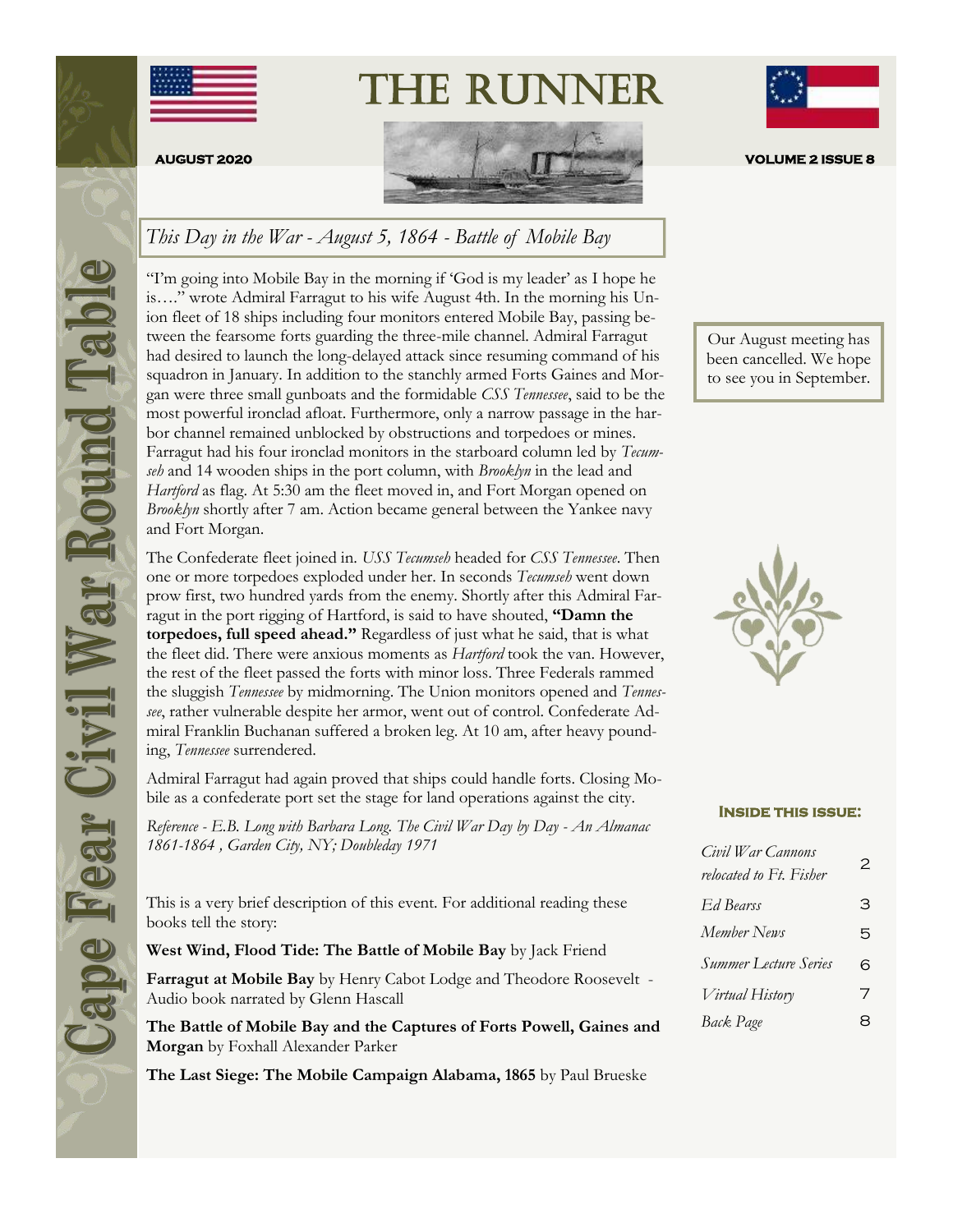

*Civil War Cannons relocated to Fort Fisher*



A 32-pounder Naval Cannon located on the grounds of the North Carolina State Capitol. Cast in 1848, captured at Norfolk in 1861, and converted to a 6 inch rifle for use at Fort Caswell. (Photo courtesy of Daderot via Wikimedia Commons)

Two Civil War cannons that flanked a Confederate monument on the Union Square grounds in Raleigh since 1902 now have a new home at Fort Fisher.

The naval cannons were removed with the 1895 monument on the orders of Gov. Roy Cooper last week after they were vandalized.

On Sunday afternoon, they were situated next to the fort's earthen mounds in full public view. Michele Walker, spokeswoman for the N.C. Department of Natural and Cultural Resources (NCDNCR), which oversees Fort Fisher and all state historic sites, said they will remain on display because they are from the same era as those already on display at the historic site.

Fort Fisher was a Confederate fort during the Civil War. It is having a \$23 million renovation of its visitors center and grounds.



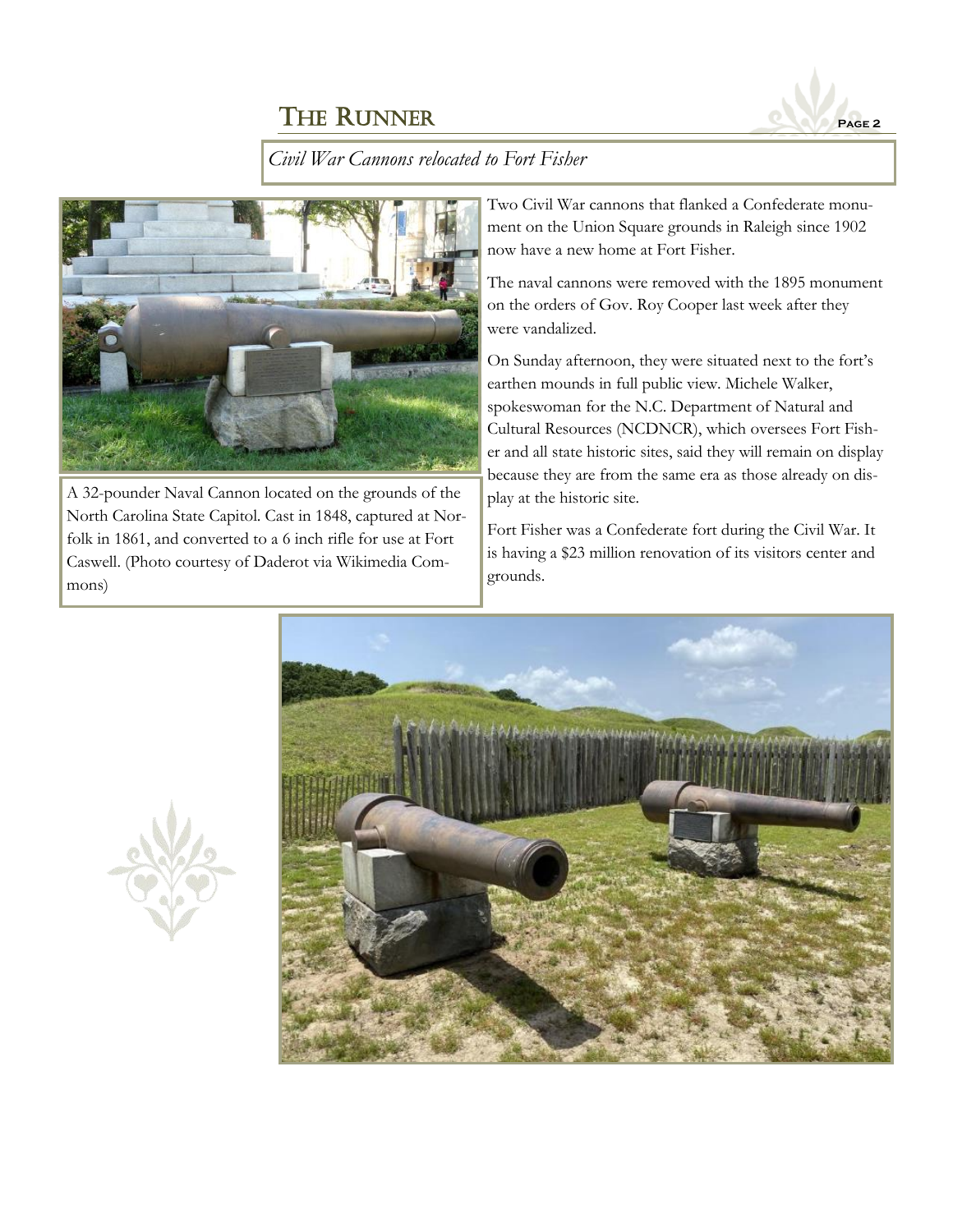

## *Ed Bearss, A Tribute*

The Blue and Gray Education Society is advocating for the Congressional Gold Medal for Ed Bearss. This award for people whose contributions to America and the world elevate them above their peers. Ed Bearss would be one of those people. He personifies all it is too be an American, Duty, Honor, and Country over 53 years of service. He has an unbroken string of more than 65 years as an educator whose students included Presidents, senior government officials and citizens from all walks of like. For more than seven decades he was the architect of our Public history, crafting the boundaries of new national parks and guiding America's historians, members of Congress and Administrations through landmark preservation studies that established national priorities for preservation of land that is the basis of the 30 year old American Battlefield Protection Program.

Ed Bearss is a soon to be 98 year old disabled combat wounded WW II veteran and Marine who is Chief Historian Emeritus of the National Park Service. He enlisted in the Marines April 28, 1942 at the age of 18. As part of the 3rd Marine Raider Battalion, he had a brief stint on Guadalcanal. Later reassigned to the 7th Regiment, First Marine Division, he was part of the landing force at Cape Gloucester on December 26, 1943. On January 2, 1944 he was hit and wounded 4 times by enemy machine gun fire while crossing Suicide Creek. After 8 months in a body cast and 18 additional months of convalescence, Corporal Bearss was discharged in March 1946.



Edwin Bearss as a young Marine

After securing a degree from Georgetown University in 1949, Bearss went to work for the Naval Hydrographic Office and then back to school earning a masters degree at Indiana University in 1955. Ed started work on a doctorate but suffering a shortage of funds he returned to the work force in the Office of the Chief of Military History. He was subsequently granted two honorary doctorates. In September 1955 he entered the National Park Service as historian at Vicksburg, Mississippi.

Bearss quickly advanced to regional historian in 1958 and blessed with what many believed to be a photographic memory, Bearss' work and exceptional speaking abilities put him on the road traveling as many as 270 days a years. He became the point man for the Civil War Centennial (1961-1965) drawing boundaries for new parks at Wilson's Creek, Missouri and Pea Ridge, Arkansas. He found forgotten fortifications at Grand Gulf, Mississippi and lo-

cated the *USS Cairo*, a Union ironclad that struck a min and sank in the Yazoo River in December 1962. It was raised through the singular efforts of Bearss who, when the public funding was unavailable, went on the gameshow "The \$64,000 Challenge" and won \$20,000 to match a donation. The gunboat, the only one of its kind from that era, was raised in October 1964, is now restored, and on display at Vicksburg, NMP.



The best leaders collect information widely, listen to everybody, and then decide by themselves.

 $-$  Ed Bearss  $-$ 

*(Continued on page 4)*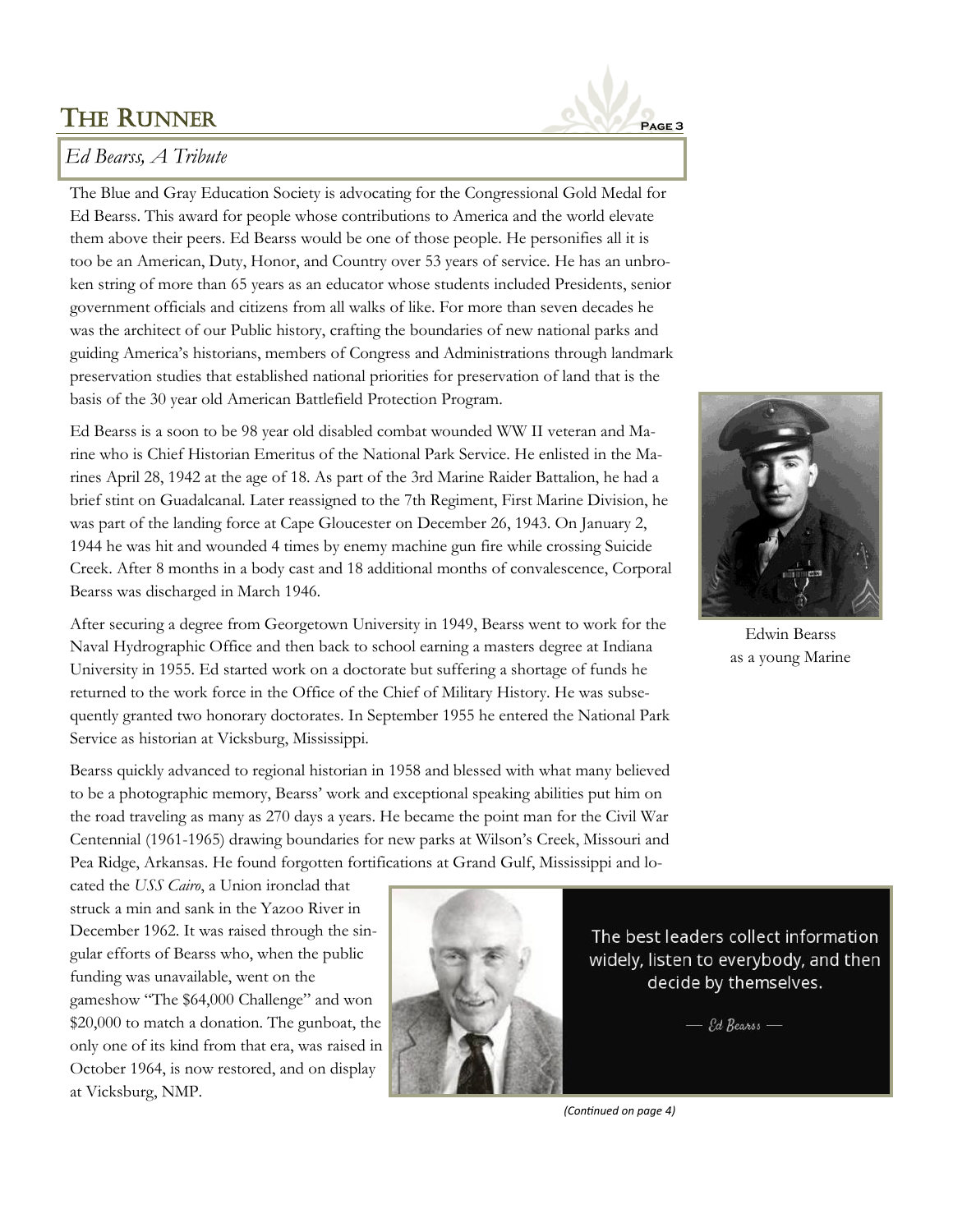## *Ed Bearss, A Tribute, cont.*

Bearss served as the NPS Historian in charge of 19th and 20th century sites. With the expansion of the parks, Bearss' expertise became the foundation of that growth and the sites became an exhaustive "who and what?" across the country to include a dozen states, Guam, and numerous other sites were crafted through his expertise and research. His work on Presidential sites included Eisenhower Farm, Herbert Hoover, William Howard Taft, US Grant and Jimmy Carter. This work was capped by his integral role working directly with President Lyndon Johnson to establish and incorporate the LBJ Ranch into the NPS. Bearss enjoyed a lifelong friendship with LBJ and Lady Bird. He was named Chief Historian of the NPS in 1981 and held the position for more than 14 years.

It was said of Bearss that he knew not only every battle and battlefield, but every facet of it. During his 14 years at NPS he helped craft National Park Policy. He was the driving force in the battlefield preservation studies commencing with the Civil War Sites Advisory Commission Report. His encyclopedic memory ran herd on a collection of the nation's finest academic and public historians producing the national guidance on preserving battlefields and establishing priorities and core, essential areas that needed protection. The resulting American Battlefield Trust Protection Program has matched more than \$300,000,000 in land acquisition and preservation . Other organizations launched from Bearss' work are Blue and Fray Education Society, American Battlefield Trust, Save Historic Antietam Foundation, and Central Virginia Battlegrounds Trust. They form the heart of tax payer supported efforts at preservation saving the national budget millions of dollars in land acquisition funds annually.

Upon retiring in 1995 he stepped up his game continuing to advocate for historic preservation and conducting thousands of tours and lecture over the next 23 years for all manner of organizations, companies, and non profits. He was the most popular historian for Smithsonian Associates, History America Tours, and National Geographic. He literally raised millions of dollars for the preservation of America's treasures.

He was the recipient of The Purple Heart, Department of Interior Distinguished Service Award 1983, American Battlefield Trust Edwin Bearss Award for Preservation Leadership, NPS Edwin Bearss Fellowship Award, and numerous other awards. Bearss received the Honorary Licensed Battlefield Guide from the Association of Licensed Battlefield Guides at Gettysburg. He was the only person ever granted a guide badge without passing the testing and examination requirements.

Dr. Bearss has published literally hundreds of articles in all manner of scholarly and public documents, essay compendiums and other public educational forums. He has published more than 20 full length books.

> If you would like to support this effort, please contact your Congressional Representative and tell them you support [HR 7385.](https://www.congress.gov/bill/116th-congress/house-bill/7385?s=1&r=10) Click on the link above to read the resolution.



These are his most popular titles:

*Receding the Tide: Vicksburg and Gettysburg, The Campaigns that Changed the Civil War*

*Fields of Honor, Pivotal Battles in the Civil War*

*Smithsonian's Great Battles and Battlefields of the Civil War*

*The Campaign for Vicksburg in three volumes*

*The Battle of Cowpens*

*Hardluck Ironclad, The Sinking and Salvage of the Cairo*

*Decision in Mississippi*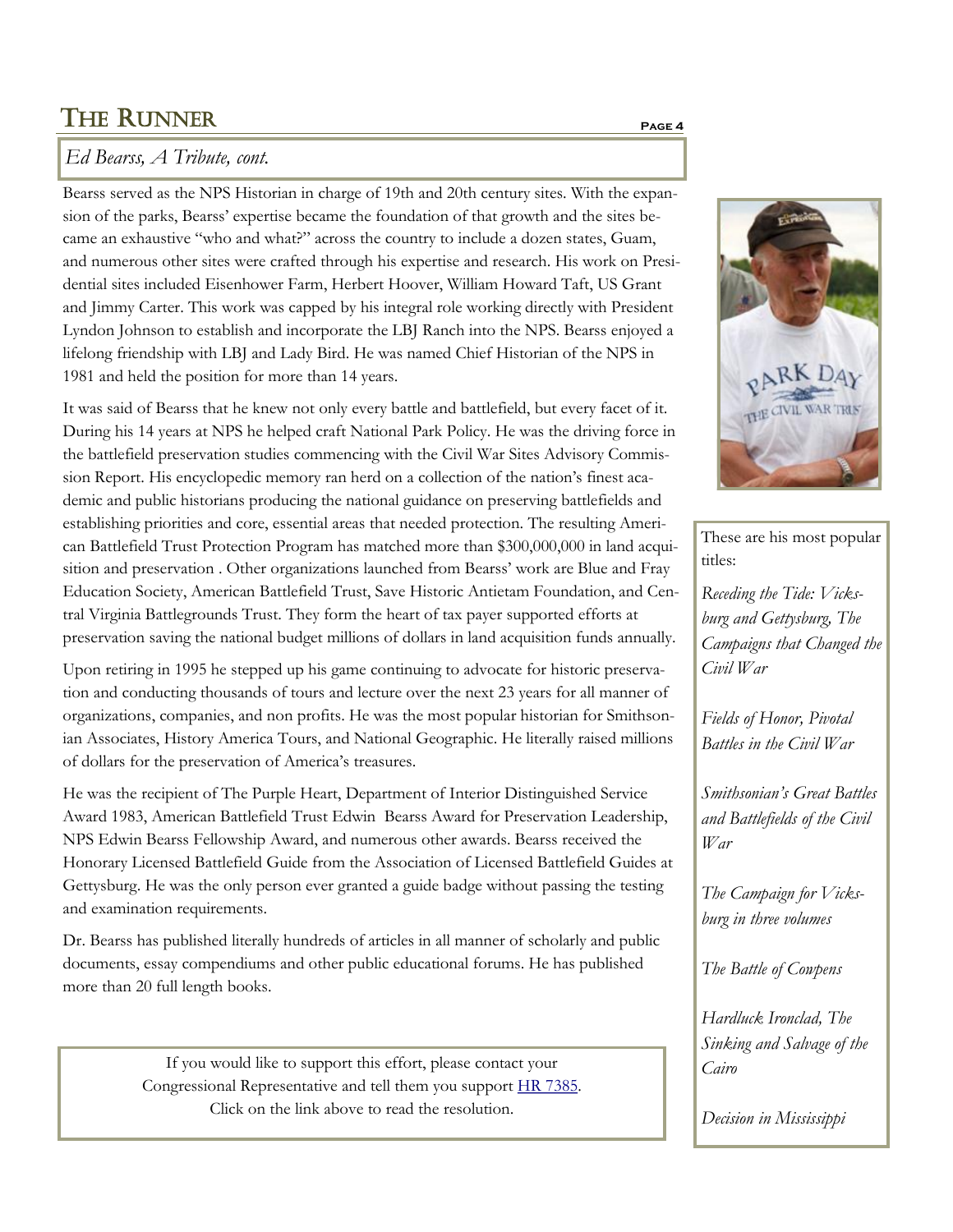

#### *Member News*

#### **To the Members & Friends of the Cape Fear Civil War Round Table:**

Bill Jayne, our CWRT President, has prepared a short (4 min) video announcement related to several issues, including our scheduled 13 August meeting and the Fall schedule for your viewing edification and enjoyment.

Simply click on this [YouTube link](https://youtu.be/UVjgoK_HlGE) and you have Bill in your office, on your iPad or cellphone. As always, we welcome your questions and or suggestions.

#### **Membership News & Dues**

We are approaching September and the beginning of a new Round Table season. It is also membership renewal time.

The Steering Committee has, in past years, declared the month of August as an Early Bird month, a month in which you could renew you individual or family membership for \$25 as opposed to the regular rate of \$30. Due to the unusual nature of this year however, the Early Bird rate of \$25 (individual or family) rate will apply until the evening of our first meeting, which we hope will be 10 September.

Should we be unable to hold a September meeting, then the \$25 rate will be honored until 8 October although we fully expect to be able to hold regular meetings, in the usual place, with health protocols in place as per our published schedule.

We have a full slate of speakers on tap, each coming some distance (see July edition of The Runner). The Round Table pays their travel expenses as well as their meals and lodging while in Wilmington. Your dues, plus the revenue from the raffle and/or auction are necessary in order to bring speakers to our meetings. Other expenses such as refreshments, Post Office Box rental, Internet registration, printing and sundry supplies add to our annual budget. You and your dues are critical to our program.

Please mail your check, (CFCWRT) to PO Box 15750, Wilmington, NC 29408 at your convenience. Those who joined in March or later will receive an email exempting them from this dues request.

My personal thanks to all.

Bruce Patterson Treasurer - Membership



## **Fridays with Grant**

The CWRT Congress proudly presents Fridays with U. S. Grant. Dr. Curt Fields, the preeminent Grant living historian tells the Grant story in his own words. To register for a virtual seat, click [this link.](http://www.cwrtcongress.org/grant.html) All sessions are at 7pm Eastern

*August 7th*  Letters from Grant

*August 14th* Getting into The War

*August 21st* Fort Donelson to Shiloh

*August 28th* Appomattox Surrender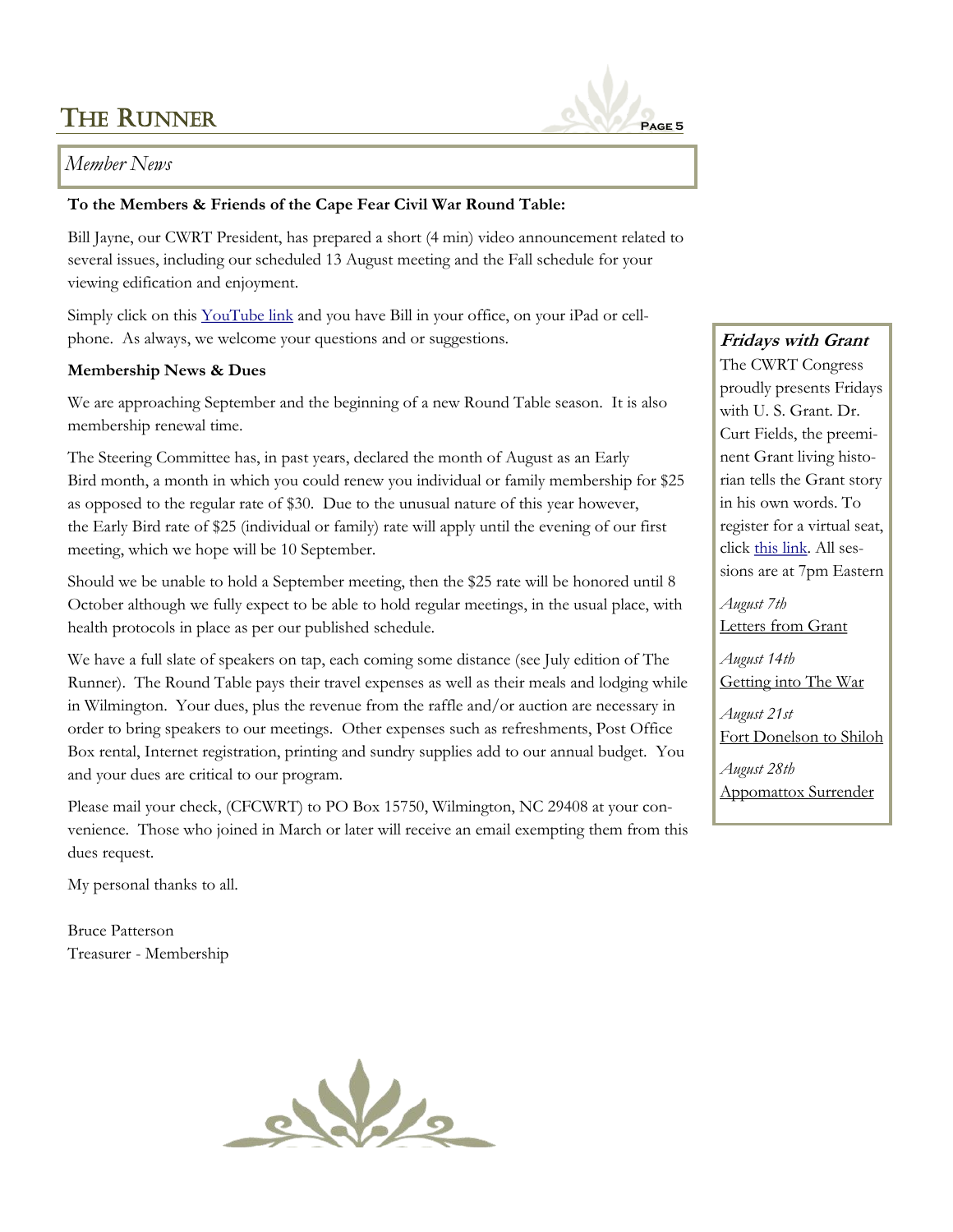

*Jacob Rohrbach Inn - Summer Lecture Series*

The Jacob Rohrbach Inn in Sharpsburg, Maryland, hosts an annual summer lecture series, and this year has not been an exception. Just recently, they have started the option of gathering safely in person for the outdoor presentations, but for those of us who are far away or not ready to attend a gathering, there is an online option for some of the 2020 presentations via the [Inn's Facebook Page](https://www.facebook.com/JacobRohrbachInn/).

We've been featuring some online "weekender" options during the pandemic and this one seems like a great option for learning some in-depth Antietam history (while enjoying the comfort of your air-conditioning).

Here's what's been featured so far and there are links to the videos that have been released on Facebook:

June 3 – Gordon Dammann – "The Wounding of Oliver Wendell Holmes, Jr"

June 10 – Brad Gottfried – "Lee Invades the North: A Comparison of 1862 & 1863"

June 17 – Darin Wipperman – "Immortal Respect: Col. Henry Post and the 2nd U.S. Sharpshooters in the Antietam Campaign"

June 24 – Alann Schimdt – "The Dunker Church"

July 1 – Jim Rosebrock – "Goodbye Captain" Artillery at the Burnside Bridge and Final Attack

July 8 – Sharon Murray – "The Long Gray Line of '54"

July 15 – Richard P. D'Ambrisi – "Baseball in the Civil War"

July 22 – Laura Marfut – "Longstreet's Attack on French's Right."

July 29 – Nigel Wainwright – "The Civil War and The World"

And here's what's coming up in the next few weeks if you want to mark your calendar to watch for online content or take a little drive to attend in-person: (Check the Inn's Facebook page since the schedule and location is subject to change)

Aug 5 – Matt Borders – "The Loudoun Valley Campaign of 1862: McClellan's Final Advance"

Aug 12 – Justin Mayhue – "Small Arms Weapons at Antietam"

Aug 19 – Alex Rossino – "A Very Personal Fight: Robert E. Lee's Role on the Field at Sharpsburg, September 17, 1862"

Aug 26 – John Schildt – "The 'What Ifs' of the Maryland Campaign"

**Note:** These outdoors programs will be held at the Jacob Rohrbach Inn on Wednesday evenings at 7:oo p.m. Even though those programs are outdoors, attending guests are to wear face coverings and to social distance as much as possible. Additional program details are [available here.](https://jacob-rohrbach-inn.com/blog/category/civil-war-lecture-series/)

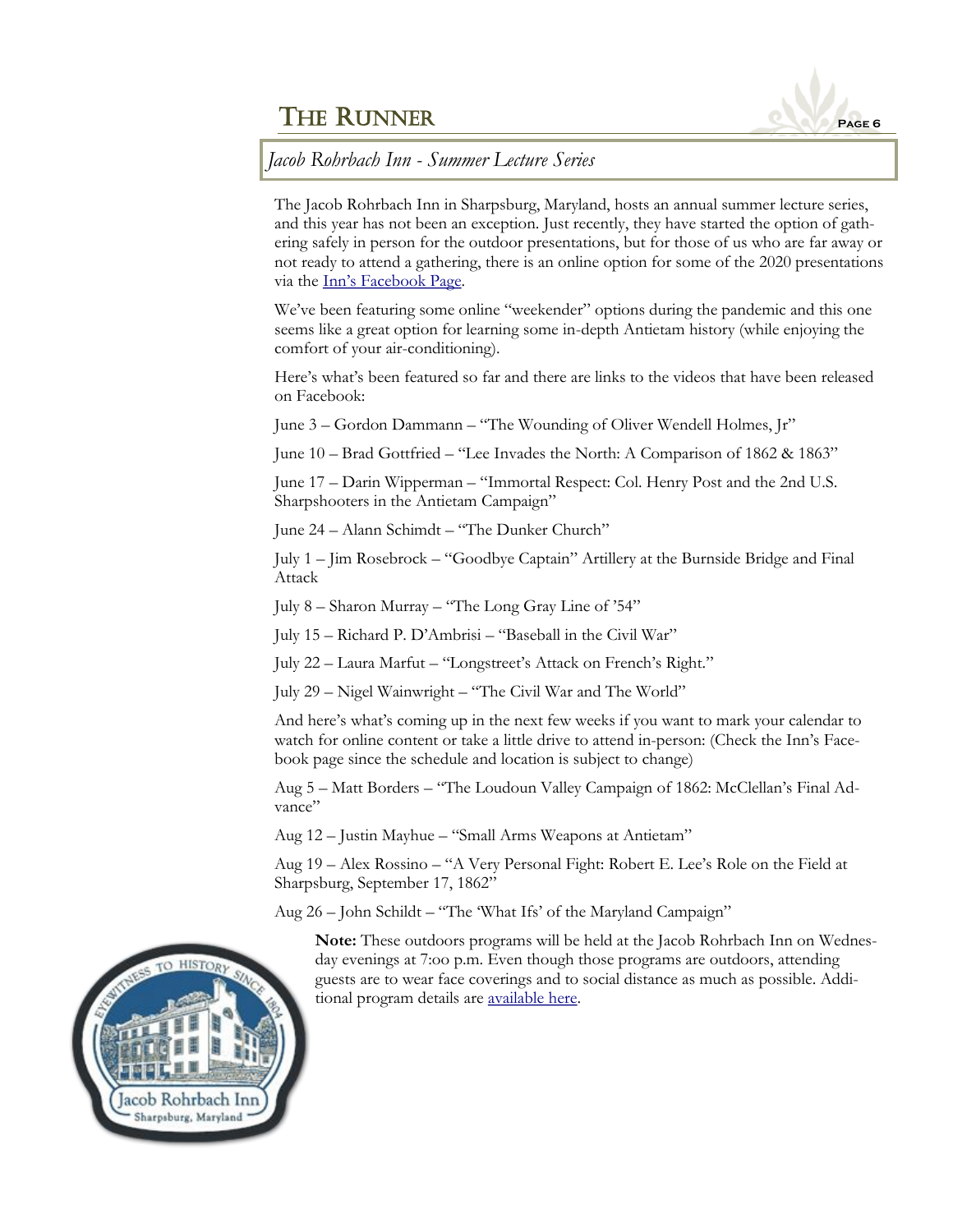## *Virtual History*

#### **American Battlefield Trust**

Here is a sample of their digital resources

- Animated Maps See the entire Civil War unfold, from Fort Sumter to Appomattox and beyond.
	- Shiloh
	- Vicksburg
	- Gettysburg
	- Antietam
- Virtual Tours Experience the Civil War like never before and tour the battlefields in panoramic view. Jump from battlefield to battlefield using virtual tours that offer historic detail on battle highlights and points of interest, compelling photography, lively video, in-depth articles and more.
- Battle App™ Guide While GPS-enabled to help lead you around in person, our [Bat](https://www.battlefields.org/visit/mobile-apps?fbclid=IwAR0dRH7VAvZuVPB23TIHuCTu5c695_DvcVHGMo4NsiY2o9zv6gvOqKSfHjw)tle App<sup>™</sup> guides for iOS and Android devices can be accessed from anywhere in the world to bring you "onto the field" with leading historians.

#### **Ed Bearss - [YouTube videos](https://www.youtube.com/results?search_query=ed+bearss+civil+war+historian)**

- Ed Bearss on the Western Theater of the Civil War
- ◆ Ed Bearss on the Civil War
- Ed Bearss on JEB Stuart at Gettysburg Part I & Part II
- Ed Bearss on Arlington Virginia in the Civil War
- Battle of the Wilderness with Ed Bearss
- Battle of Gettysburg Ed Bearss on General Meade
- The Battles of South Mountain Maryland during the Civil War
- These are just a few of the many available.

*Wreaths Across America - July Virtual Concert*

This past month, Wreaths Across America transitioned their annual concert into their first ever Virtual Concert. It is still available for viewing - watch on [this link.](https://wreathsacrossamerica.org/)

*"During our Giving in July Virtual Concert I talked a lot about the need to polish our patriotism. And the more I think about this, the more it resonates with me. During difficult times it can be hard to see the good,*  and I personally feel that it is what we are experiencing right now in this country. It's time for people to come *together to unite in their communities and find common ground. I hope Wreaths Across America's mission to Remember the fallen, Honor those that served and their families, and Teach the next generation the value of freedom can be one of these unifiers. I can guarantee you that National Wreaths Across America Day is going to happen this December, so please join us in the mission and get involved in your community today! Let's work together to polish our patriotism and let it shine."*

> **#AmericaProud #AmericaStrong - Karen Worcester, Executive Director, Wreaths Across America**

"Some people tried to hurt us to protect themselves, their family and communities...This was one of the consequences of civil war. People stopped trusting each other, and every stranger became an enemy. Even people who knew you became extremely careful about how they related or spoke to you." ― **Ishmael Beah,** *A Long Way Gone:* 

*Memoirs of a Boy Soldier*